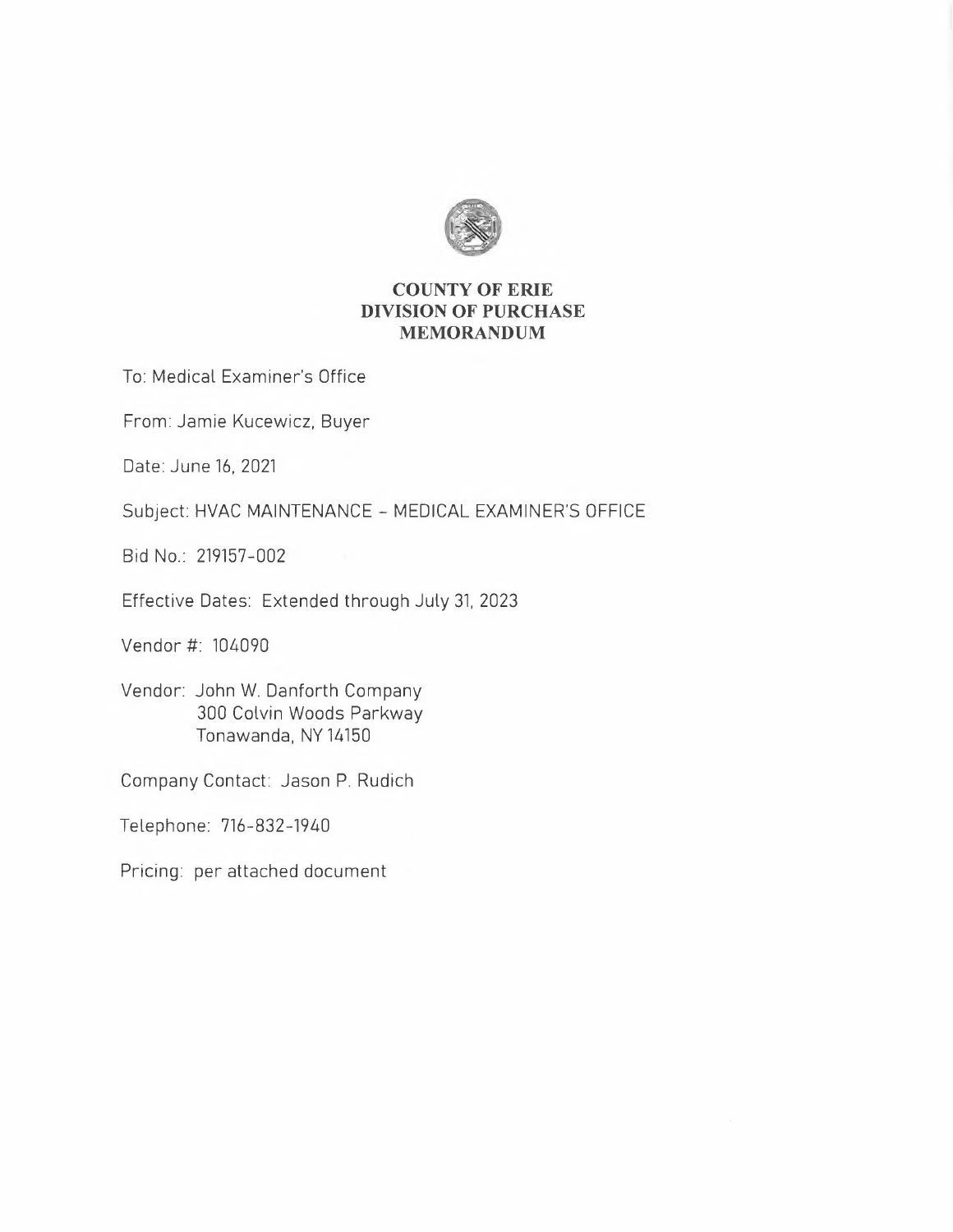



**MARK C. POLONCARZ**  COUNTY EXECUTIVE

**DIVISION OF PURCHASE**  VALLIE **M.** FERRARACCIO DIRECTOR

June 7, 2021

John W. Danforth Company 300 Colvin Woods Parkway Tonawanda, NY 14150 Attn: Jason P. Rudich

**Re: Bid #219157-002 - "HVAC Maintenance - Medical Examiner's Office"** 

Dear Mr. Rudich:

 $\subset$ 

The County of Erie wishes to extend this agreement for an additional contract period, through July 31, 2023, under the same prices, terms and conditions as the original agreement.

Extension is provided for per paragraph 26, Page 5 of 6 of the "Instructions to Bidders". This offer is for your immediate consideration and acceptance. Please indicate below whether you agree to extend or do not wish to extend. Please respond within seven days upon receipt of this request.

After approval and execution by the County, a fully signed copy will be returned to you for your files.

| Yes, I agree to extend                 | No, I do not wish to extend                                                 |
|----------------------------------------|-----------------------------------------------------------------------------|
| Company Name: John W. Danforth Company |                                                                             |
|                                        | Representative (Please print): Jason P. Rudich Title: Senjor Vice President |
| Signature:                             | Date: 0 10 2021                                                             |
| Sincerety                              |                                                                             |
|                                        |                                                                             |
| James D. Kucewicz<br>Buyer             | Vallie M. Ferraraccio                                                       |
|                                        | Director of Purchase                                                        |
|                                        |                                                                             |

RATH BUILDING • 95 FRANKLIN STREET • BUFFALO, N.Y. • 14202 • OFFICE: (716) 858-6395 • FAX: (716) 858-6465 • \X•WW.EIU E.GOV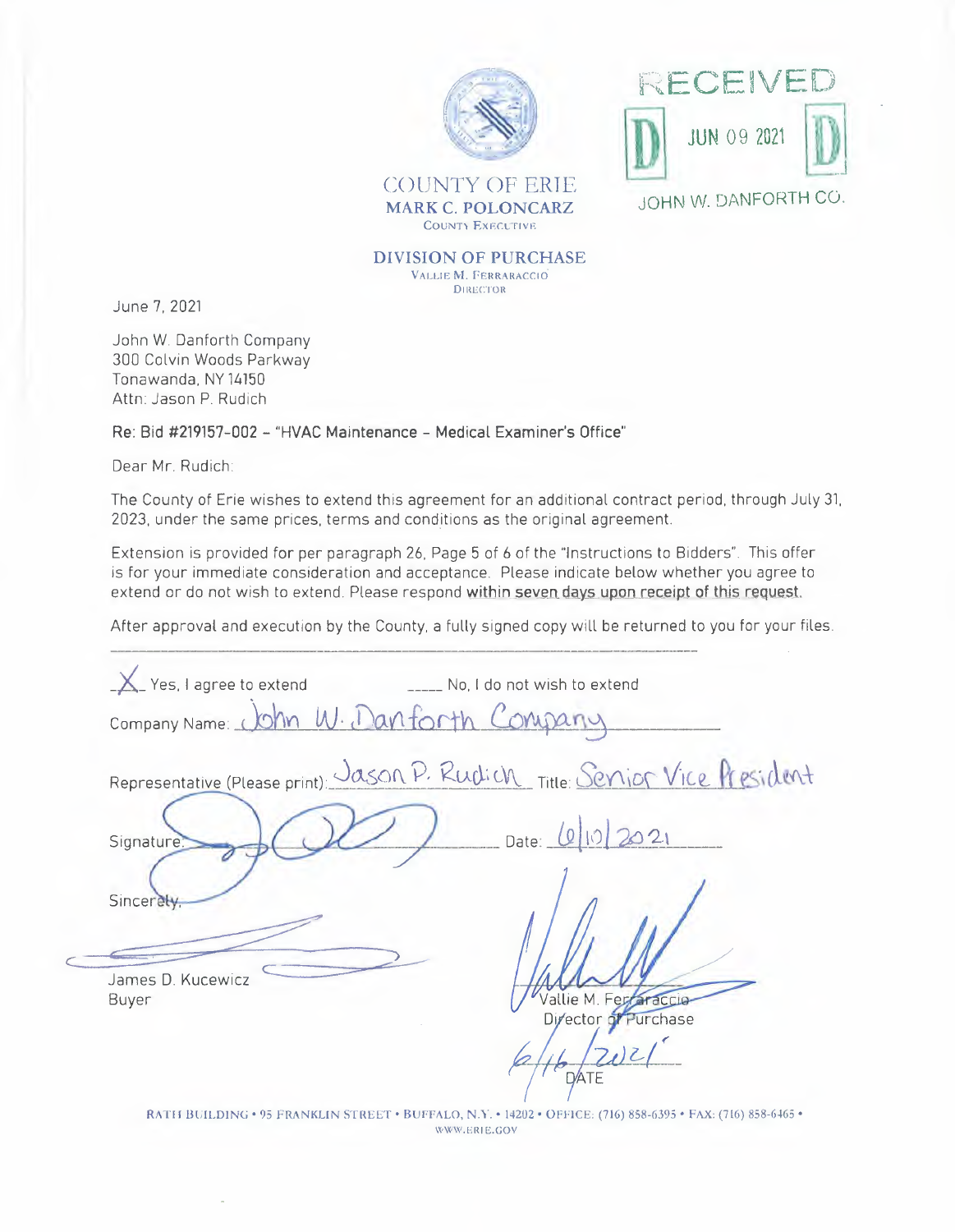

# **COUNTY OF ERIE**

#### **MARK C. POLONCARZ COUNTY EXECUTIVE DIVISION OF PURCHASE INVITATION TO BID**

Bids, as stated below, will be received and publicly opened by the Division of Purchase in accordance with the attached specifications. FAX bids are unacceptable. Bids must be submitted in a sealed envelope to:

> County of Erie Division of Purchase Attention: JAMES D. KUCEWICZ, BUYER (716) 858-6336 95 Franklin Street, Room 1254 Buffalo, New York 14202-3967

**NOTE: Lower left hand corner of envelope MUST indicate the following:** 

BID NUMBER: 219157-002

OPENING DATE: JULY 23, 2019 TIME: 11:00AM

FOR: HVAC MAINTENANCE- MEDICAL EXAMINER'S OFFICE

NAME OF BIDDER: John W. Danforth Company

If you are submitting other Invitations to Bid, each bid must be enclosed in a separate envelope.

Following EXHIBITS are attached to and made a part of the bid specifications, and part of any agreement entered into pursuant to this Invitation to Bid:

- X EXHIBIT "A" Assignment of Public Contracts
- X EXHIBIT "B" Purchases by Other Local Governments or Special Districts
- EXHIBIT "C" Construction/Reconstruction Contracts
- EXHIBIT "D" Bid Bond (Formal Bid)
- EXHIBIT "E" Bid Bond (Informal Bid)<br>
<u>X</u> EXHIBIT "EP" Equal Pay Certification<br>
EXHIBIT "E" Equal Pay Certification
- 
- 
- EXHIBIT "F" Standard Agreement<br>
X\_ EXHIBIT "G" Non-Collusive Bidding Certification
- X EXHIBIT "G" Non-Collusive Bidding Ce<br>
X EXHIBIT "H" MBE/ WBE Commitment
- \_X\_ EXHIBIT "IC" Insurance **CLASSIFICATION "A"**
- EXHIBIT "P" & EXHIBIT "PBI" Performance Bond
- EXHIBIT "Q" Confined Space Program Certification
- \_x\_ EXHIBIT "PW" NYS Prevailing Wage

(Rev. 1/00)

ERIE COUNTY OFFICE BUILDING. 95 FRANKLIN STREET. BUFFALO. NEW YORK 14202 (716) 858-6336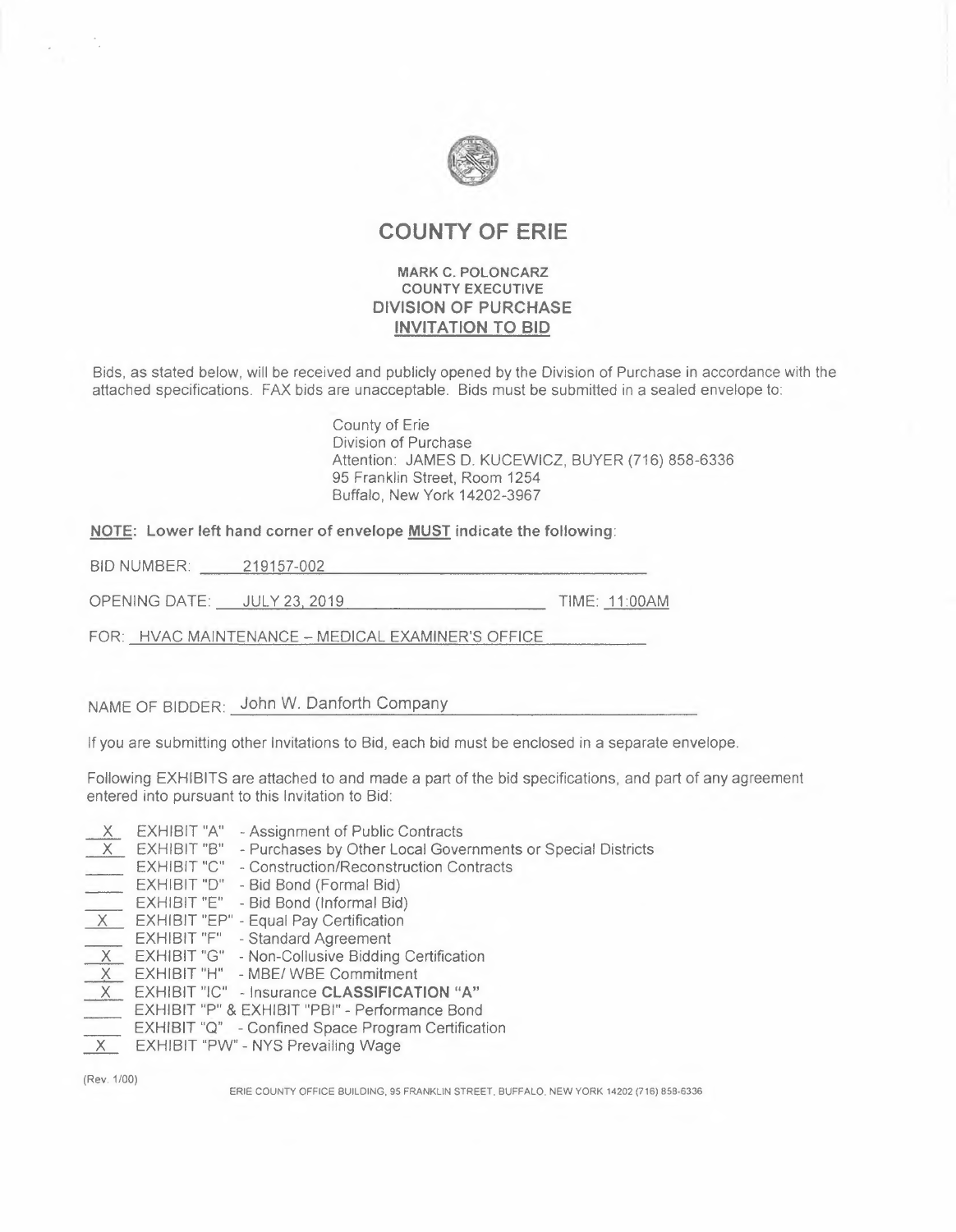EXHIBIT "G"

# **County of Erie DIVISION OF PURCHASE NON-COLLUSIVE BIDDING CERTIFICATION**

By submission of this bid, each bidder and each person signing on behalf of any bidder certifies, and in the case of a joint bid each party thereto certifies as to its own organization, under penalty of perjury, that to the best of his knowledge and belief:

(1) the prices in this bid have been arrived at independently without collusion, consultation, communication, or agreement, for the purpose of restricting competition, as to any matter relating to such prices with any other bidder or any competitor;

(2) unless otherwise required by law, the prices which have been quoted in this bid have not been knowingly disclosed by the bidder and will not knowingly be disclosed by the bidder prior to opening, directly or indirectly, to any other bidder or to any competitor; and

(3) no attempt has been made or will be made by the bidder to induce any other person, partnership or corporation to submit or not to submit a bid for the purpose of restricting competition.

> **NOTICE**  (Penal Law, Section 210.45)

IT IS A CRIME, PUNISHABLE AS A CLASS A MISDEMEANOR UNDER THE LAWS OF THE STATE OF NEW YORK, FOR A PERSON, IN AND BY A WRITTEN INSTRUMENT, TO KNOWINGLY MAKE A FALSE STATEMENT, OR TO MAKE A FALSE STATEMENT, OR TO MAKE A STATEMENT WHICH SUCH PERSON DOES NOT BELIEVE TO BE TRUE.

| BID NOT ACCEPTABLE WITHOUT FOLLOWING CERTIFICATION:              |
|------------------------------------------------------------------|
| Affirmed under penalty of perjury this 12th day of July 19 30 19 |
| TERMS NET 30 DELIVERY DATE AT DESTINATION 7/12/19                |
| FIRM NAME John W. Danforth Company                               |
| ADDRESS 300 Colvin Woods Parkway                                 |
| Tonawanda, NY<br>ZIP.<br>14150                                   |
| AUTHORIZED SIGNATURE                                             |
| Jason P. Rudich<br>TYPED NAME OF AUTHORIZED SIGNATURE            |
| <b>TITLE</b> Vice President<br>TELEPHONE NO. (716) 832-1940      |
|                                                                  |

(Rev.1/2000)

îν,

ERIE COUNTY OFFICE BUILDING, 95 FRANKLIN STREET, BUFFALO, NEW YORK 14202 (716) 858-6336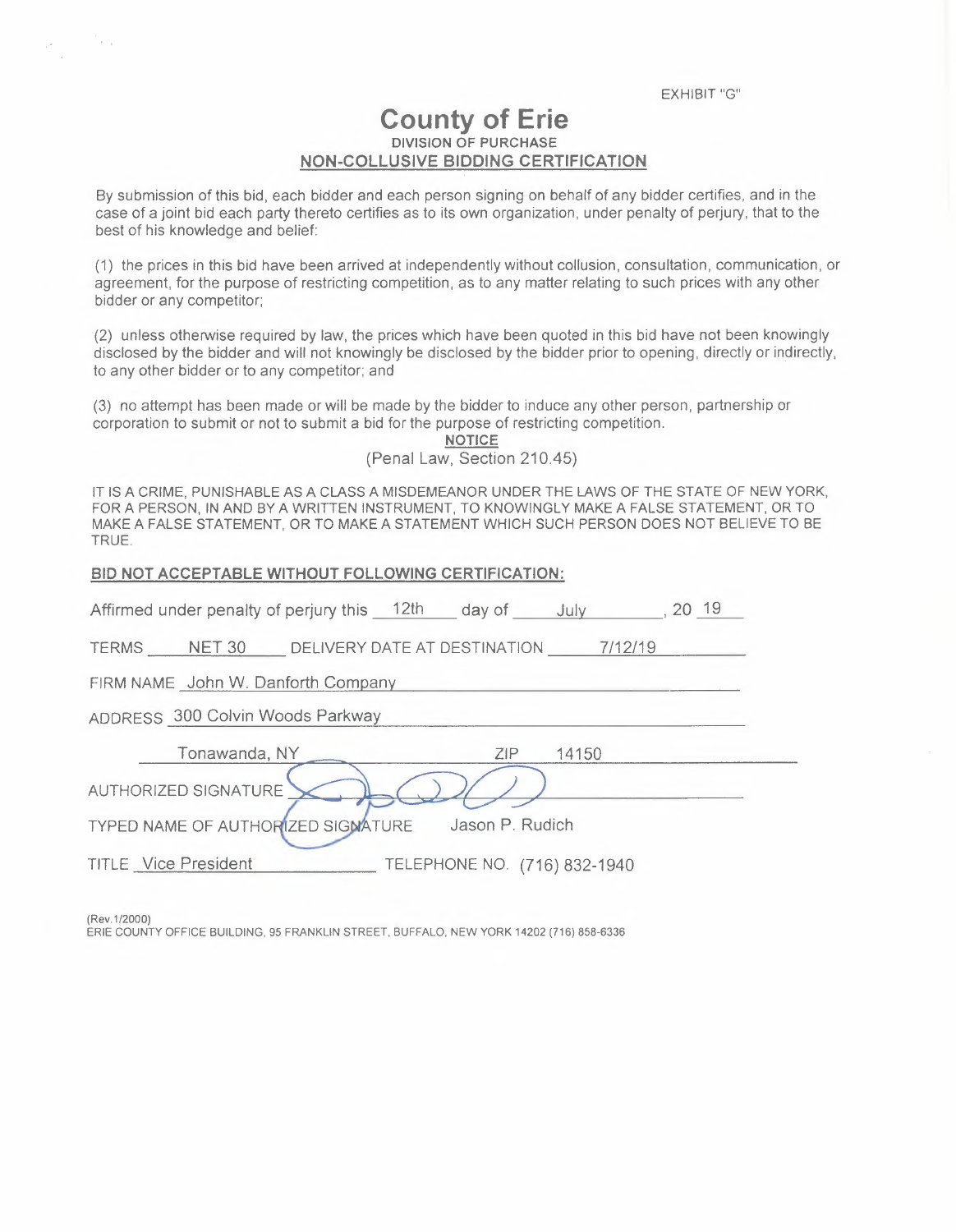#### **County of Erie DIVISION OF PURCHASE BID SPECIFICATIONS**

### BID NO: 219157-002

Ship to: Attention:<br>Address:

 $\mathcal{A}^{\mathcal{A}}$  , and  $\mathcal{A}^{\mathcal{A}}$ 

Address: Ship Via: Date Required at Destination:

| <b>ITEM</b><br>NO. | QUAN<br>-TITY | <b>UM</b> | CATALOG NO./DESCRIPTION                                       | UNIT<br>PRICE | TOTAL<br>PRICE |
|--------------------|---------------|-----------|---------------------------------------------------------------|---------------|----------------|
|                    |               |           | Vendor to provide maintenance for HVAC equipment at           |               |                |
|                    |               |           | Erie County Medical Examiner's Office, 501 Kensington Avenue, |               |                |
|                    |               |           | Buffalo, NY 14214, per the attached specifications.           |               |                |
|                    |               |           | Contract period is August 1, 2019 - July 31, 2021<br>$\cdot$  |               |                |
|                    |               |           |                                                               |               |                |
|                    |               |           |                                                               |               |                |
|                    |               |           | This is a New York State Prevailing Wage job.                 |               |                |
|                    |               |           | Please refer to PRC #2019008207.                              |               |                |
|                    |               |           |                                                               |               |                |
|                    |               |           |                                                               |               |                |
|                    |               |           |                                                               |               |                |

**NOTE:** Bid results cannot be given over the phone. All requests for bid results should be submitted in writing or faxed to:

**ERIE COUNTY DIVISION OF PURCHASE**  Freedom of Information Officer 95 Franklin Street, Rm. 1254 Buffalo, **NY** 14202 FAX#: **716/858-6465** 

**NAME OF BIDDER** John W. Danforth Company

(Rev. 9/95)

ERIE COUNTY OFFICE BUILDING, 95 FRANKLIN STREET, BUFFALO, NEW YORK 14202 (716) 858-6336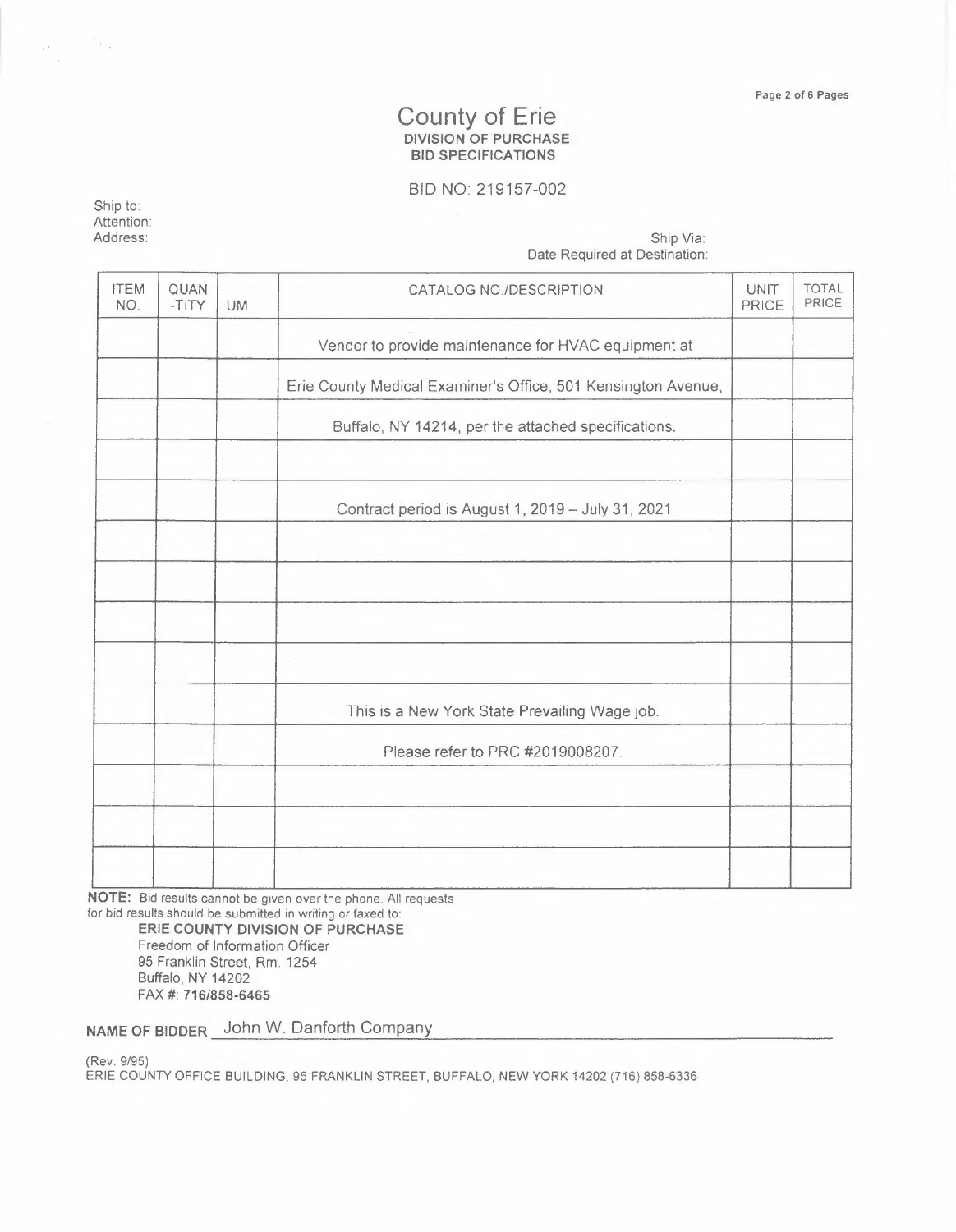#### **Full Labor and Maintenance Contract Specification For Erie County Medical Examiner's Office This will be a Two Year contract Effective August 1, 2019 through July 31, 2021**

#### **ARTICLE** I - **General Information**

 $\mathcal{P}_{\mathcal{A}_{\mathcal{A},\mathcal{A}}}$ 

**1001** -The Erie County Medical Examiner's Office located at 501 Kensington Ave. Buffalo N.Y. 14214. Requires a **Full Comprehensive Parts and Labor** preventative and maintenance contract for all H. V.A.C. Roof Top Units, Air Handling Units, Humidifier, Exhaust fans, Condensing Unit, Split System, Condensate Receiver, Laboratory Refrigeration, Laboratory Hoods, listed in **Attachment.** 

**1002 -** The services shall be performed under equipment manufacture's specifications to include all **Labor, Parts, Supplies, and Certifications for Laboratory Hoods** H.V.A.C. preventative maintenance. Building Automation Service, Repair and replacement labor for worn, failed components and all related parts. This is also to include all labor on manufacturer's parts and components. All labor is to include travel and any related expenses to perform work required.

#### **1003 - A pre-bid walk through will be scheduled on Wednesday, July 10, 2019 at 11:00 AM**

#### **Site contact for Medical Examiner's Office Janinne Blank 961-7525**

**1004 -** The County reserves the right to terminate (60 day written notice) at any time, for any reason, or suspend any part of the services described herein when conditions change, operation of a county facility is reduced or discontinued or other similar circumstances take place. ln the event of such termination or suspension, payments for services shall suspend without penalty.

#### **Article** II - **Qualification of Bidders**

**<sup>2001</sup>**-The contractor shall have had a qualified service organization for a minimum of fifteen years.

**The contractor or subcontractor** shall provide trained and certified service specialists to perform service regarding the equipment listed in attachment A. The contractor shall provide current documentation of training for service specialists. The contractor must show he has at least 8 service specialists which are universally certified by EPA for refrigerant handling. **All documentation shall be provided at time of bid.** 

**2003 -** The contractor shall have a flawless record with the Department of Labor any infractions within the past 10 years, specifically regarding prevailing rate, will disqualify the bidder.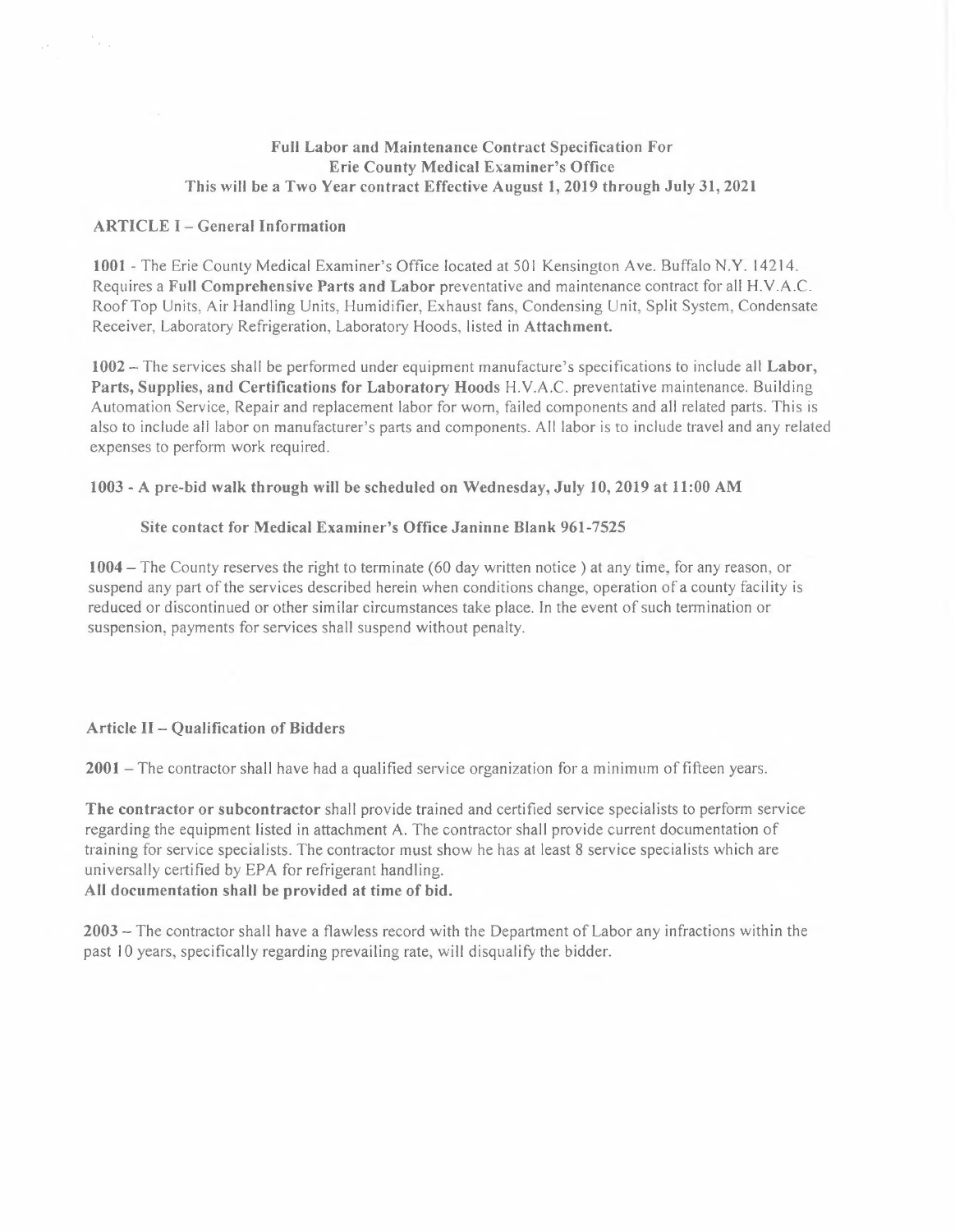#### **Article III - Scope of Services**

 $\mathcal{P}_{\text{in}}$ 

 $\mathcal{L}_{\mathcal{A}}$ 

**3001 -** The service specialists shall perform detailed reporting and documentation functions that will allow the contractor to provide the Medical Examiner's Office with a report detailing the time, date. and cause of each critical service or equipment alarm as well as a listing of time, date and result of each time the equipment was serviéed. All service shall be signed off by a represenitive of the Medical Examiner's Office.

**3002 -** Test and Inspection of all components listed in the equipment inventory to insure that the equipment is operating to specifications.

**3003 -** Quality Assurance service to communicate with building manager to ensure that the services provided comply with the level of service outlined in the specification.

**3004 -** Indoor Air Quality Testing to minimize air quality issues through proper preventative maintenance, diagnostic test reports to be submitted to building manager.

**3005 - Comprehensive Preventive Maintenance** to include but not limited to equipment listed in attachment with administration of a maintenance program with all required labor and maintenance supplies to effectively perform required maintenance per equipment manufactures recommendations. To include lubrication, chemicals, cleaning supplies, paint, filter inspection and replacement.

**3006 -** Services to building automation to include Inspection, Testing, Calibrating and Diagnostics of Control Systems to insure control system is operating at Optimal Efficiency.

#### **3007 - Fume Hood Performance testing and Certification (Annual)**

#### **All testing to follow ASHRAE and ANSI Z9.5 Standards.**

Testing to be performed at the specified working sash height specified by the lab supervisor. The recorded face value shall be recorded on a performance label attached to the hood. Label to include standard used for testing, test date, and name of technician.

All technicians certified for fume hood testing must be listed and copies of certifications to be included with bid.

Contractor to provide Medical Examiner's office with copy of certification report.

Any components found to be defective a separate proposal to be provided to Medical Examiner's office.

#### **3007.1 - Biological Safety Cabinet Certification (Annual)**

#### **All testing to follow NSF/ANSI 49 and IEST-RP-CC034.4 Standards**

Contractor to provide verification that the cabinets are functioning with acceptable performance for the product being tested and lab technician safety. Each cabinet shall have certification label with the standard used for test.

All technicians certified for fume hood testing must be listed and copies of certification to be included with bid.

Contractor to provide Medical Examiner's office with copy of certification report.

Any components found to be defective a separate proposal to be provided to the Medical Examiner's office.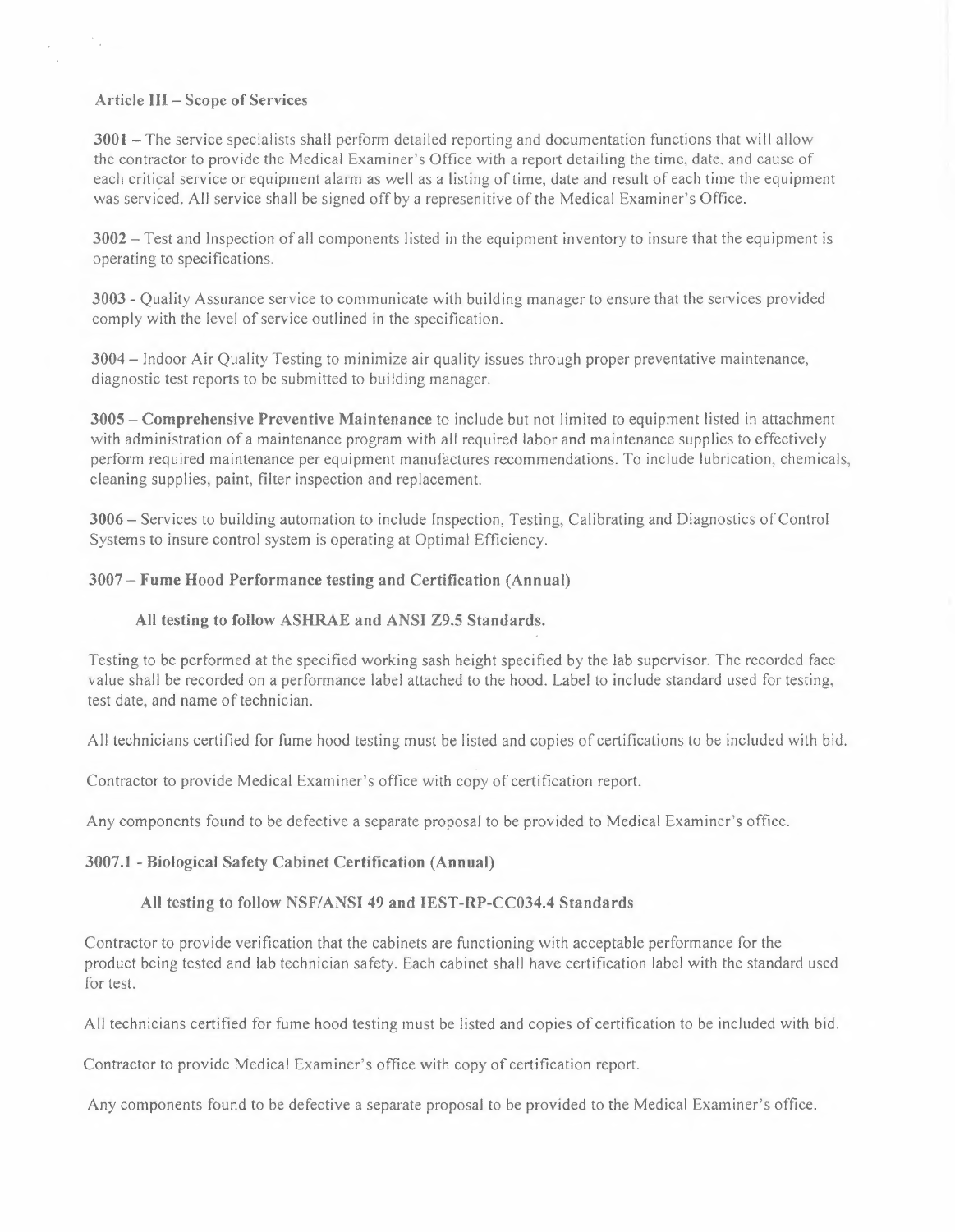**3007.2 -** Preventative Maintenance to include the following:

CLEANING -HVAC RTU Coil Surfaces/ Fan impellers and Blades/ Electrical Contacts, Burner Orifices, Passages and Nozzles/ pilot and Igniter/ Belt Drives/ Drive Couplings.

CALIBRATION - Safety Controls/ Temperature Controls Refrigerant Charge/ Super Heat/ Fan RPM/ Burner Fuel Air Ratio/Gas Pressure/ Set Point of Controls and Limits/

LUBRICATION - Lubricate Motors Fans and Damper bearings/ Damper Linkages per manufactures recommendations.

PAINTING – To prevent corrosion on equipment paint on an as needed basis.

FILTERS - Replace filters.

MSDS - Provide to owner any MSDS sheets for any chemicals used on site.

#### **3008 -** Schedule **of Maintenance**

 $\frac{1}{2} \frac{1}{\sqrt{2}}$ 

 $\sim$ 

Fall - Comprehensive Maintenance of Air Handler, RTU'S, Split System, condensing unit condensate receiver Lab Exhaust Fans, Reach in Coolers/Freezers, Walk in Combo, Pleated filters, High efficiency intermediate and final filters furnished and installed on air handlers. All planned maintenance per manufactures recommendations. **Certification of all Fume Hoods and Biological Safety Cabinets** 

Winter - Test and Inspection of all HVAC and refrigeration equipment, Pleated air filters to be furnished and installed on all listed equipment. Maintenance on steam humidifier. All planned maintenance on equipment per manufactures recommendations.

Spring - Comprehensive Maintenance of Air Handler, RTU'S, Split System, Condensing unit, exhaust fans, Reach in coolers/freezers, walk in combo, All Pleated air filters furnished and installed. All planned equipment maintenance per manufactures recommendations.

Summer - Test and inspect all HVAC and refrigeration equipment, clean all condenser coils, Install pleated air filters, and all planned equipment maintenance per manufactures recommendations.

#### **3009 -** Additional work

Any work not covered under this contract must be quoted and have the Director of the Medical Examiner's Office approval prior to start of any work and follow the rate schedule in article JV.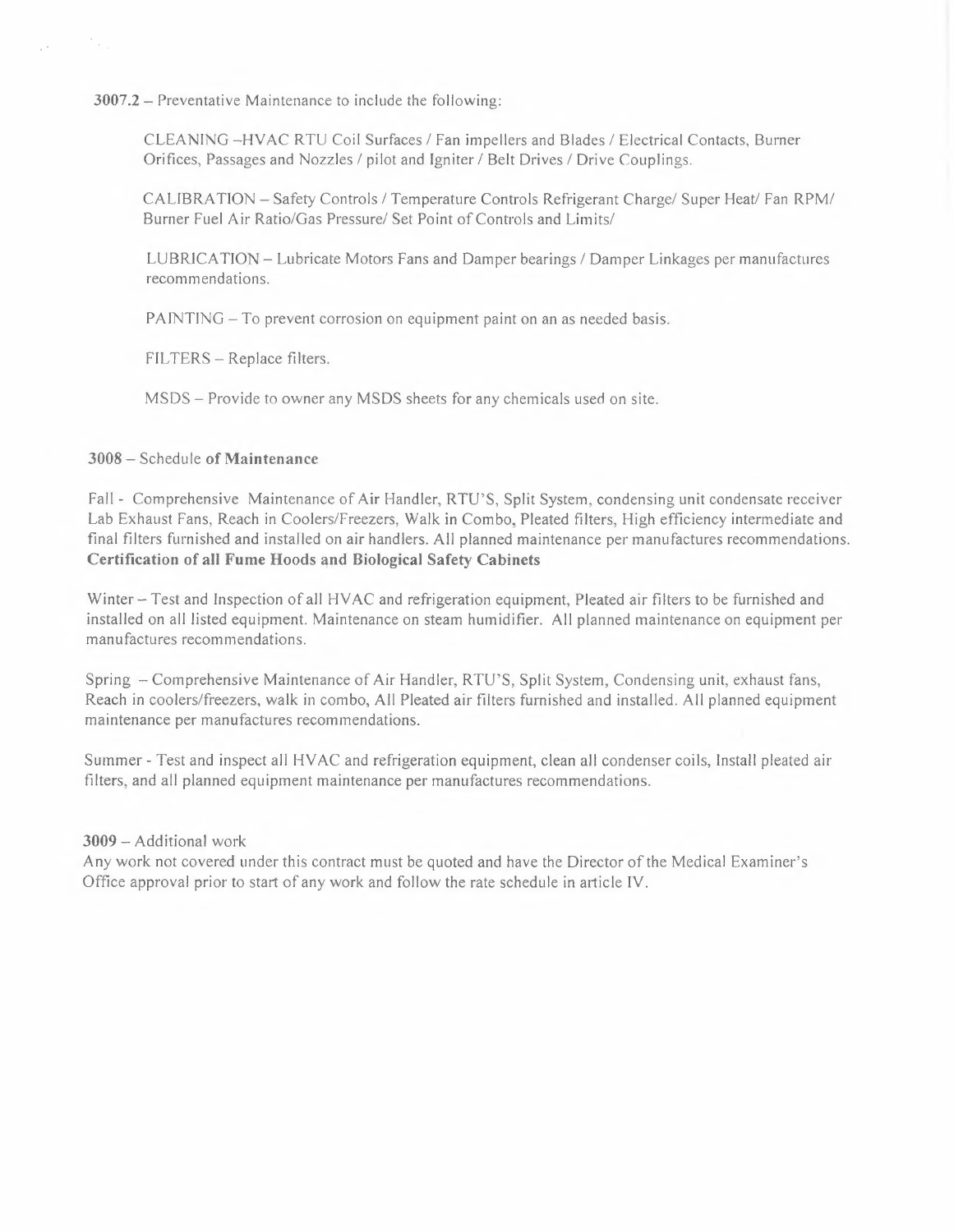**ARTICLE IV - Emergency and On Call Service/ Rates.** 

**4001 -** Contractor to provide 24 hour on call service availability with a 2 hour response time from time of initial call.

| CLE IV - Emergency and On Call Service / Rates.                                         |         |
|-----------------------------------------------------------------------------------------|---------|
| - Contractor to provide 24 hour on call service availability with a 2 hour res<br>call. |         |
| Regular off hour rate Monday - Friday 1335 133.25                                       |         |
| Saturday Rate                                                                           | 133.25  |
| Sunday Rate                                                                             | 133.25  |
| Holiday Rate                                                                            | 1156.00 |
|                                                                                         |         |

Attachment : Equipment List

#### **ARTICLE V - Payment Schedule**

**5000 -** Payments to be made (3) three times/ Yr in arrears upon signed work orders and invoices and sent to:

**Janinne Blank Director, Division of Medical Examiner Erie County Health 501 Kensington Ave. Buffalo N.Y. 14214** 

# **Yearly Cost for Services**

**August** I, **2019 - July 31, 2020** *\$* **~l}** *J* **93()** *00* 

August 1, 2020 - July 31, 2021  $\cancel{37}$ , 940  $\cdot$ 00